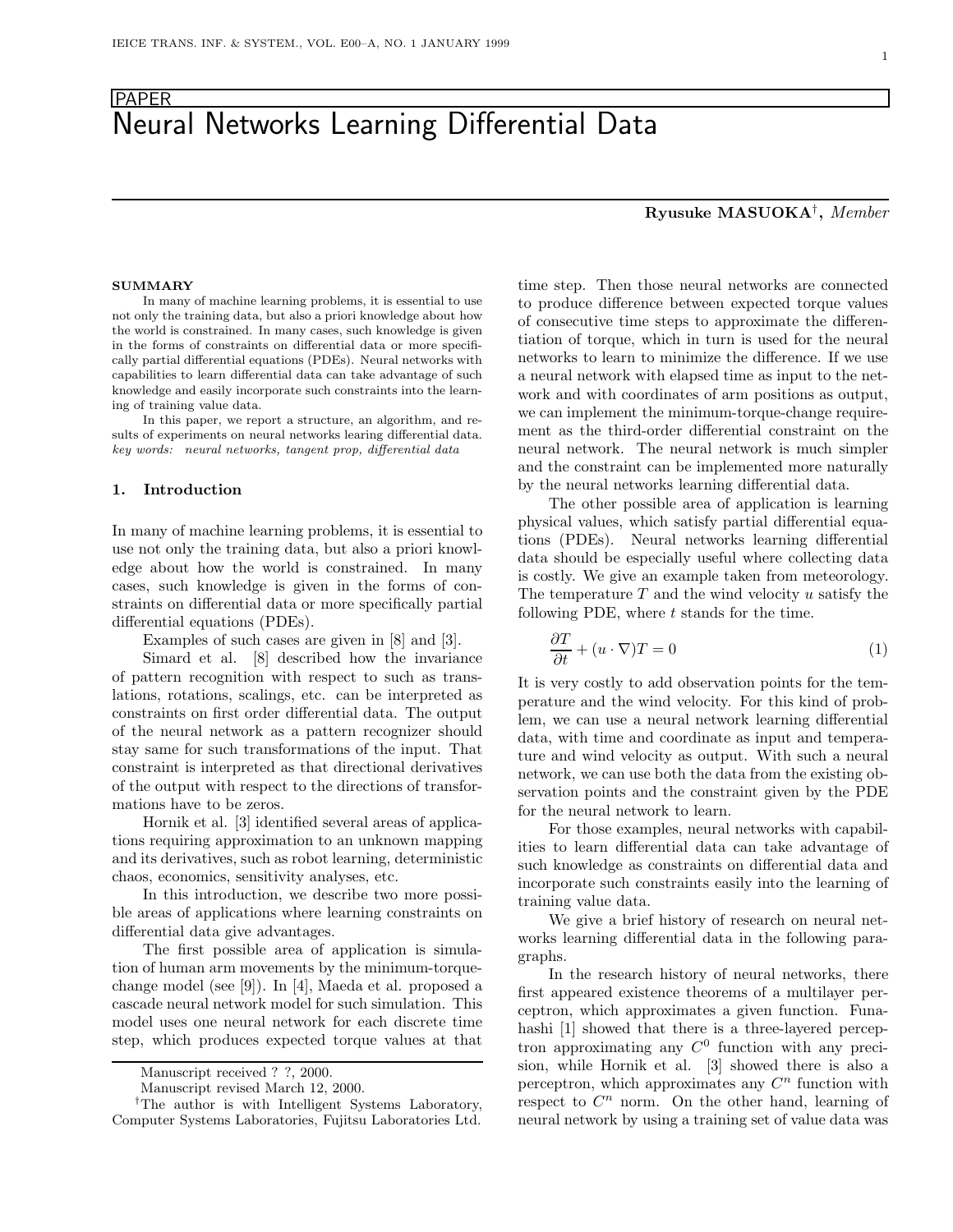justified by Gallant and White [2] who showed that a sequence of perceptron-produced functions which gives the least square error for randomly selected training samples, converges almost surely to a given function and its derivatives. These theorems, assuring the existence of convergent sequence of neural networks, give an important base toward realization of neural networks learning differential data.

However, these theorems are not very useful from a practical point of view, firstly because the number of training data required in the theorem would often be unrealistically large to realize, and secondly because practical learning methods do not necessarily give the minimum for the least square errors. Instead, if available, we should employ differential data themselves as learning data in the learning of neural networks. The learning algorithm of neural networks for first order differential data was first proposed under the name of 'tangent prop' by Simard et al. [8] who applied it to pattern recognition problem.

As our contributions to neural networks learning differential data, we gave results on noise robustness of multilayer perceptron which learns first order differential data in [5].

Then in [6], we have introduced an algorithm of multilayer neural networks learning differential data of arbitrary order. The algorithm proposed let the neural networks to learn differential data higher than first order in such cases as the simulation of human arm movement by minimum-torque-change model mentioned above. But there had been some minor mistakes in details.

In this paper, we propose a correct algorithm of multilayer neural networks learning differential data of arbitrary order. The algorithm employs the back propagation (BP) processes for derivatives of the target function up to the required order together with BP for the target function itself. The algorithm is rather simple for the first order differential data, but becomes rapidly complex as the differential order increases.

The proposed algorithm is then implemented for differential data of *arbitrary* order by coding it in the form of C++ program to show that the proposed algorithm is actually possible. The  $C++$  implementation is checked numerically against the neural network model created in Mathematica [10].

By using the implementation, we carry out preliminary experiments on neural networks learning differential data and give some observations based on the results.

The section 2 gives the structure and the algorithm for the neural networks learning differential data. The section 4 gives results of preliminary experiments on the neural networks learning differential data and observations based on the results.

#### **2. Algorithm for Learning Differential Data of Arbitrary Order**

We describe the architecture of an extended multilayer perceptron and its algorithm to learn differential data.

#### 2.1 Definitions

We give notations and their definitions.

n**:** dimension of the input to the network

 $\delta = (a_1, ..., a_n) \in \{N \cup \{0\}\}^n$ : 0 stands for  $(0, ..., 0)$ . We define half order  $>$  in  $\{N \cup \{0\}\}^n$  as the following.

$$
\delta_1 = (a_1, ..., a_n) > \delta_2 = (b_1, ..., b_n)
$$
  

$$
\leftrightarrow \exists i \quad a_i > b_i \land \forall i \quad a_i \geq b_i
$$

We see  $\{N \cup \{0\}\}^n$  as the linear space, so that  $\delta_1 + \delta_2$ ,  $c\delta$  are defined as such. We also use  $\delta$  as a differential operator. For  $\delta = (a_1, ..., a_n)$ , we define

$$
\frac{\partial^{N(\delta)}}{\partial^{\delta} x} = \frac{\partial^{N(\delta)}}{\partial^{a_1} x_1 \dots \partial^{a_n} x_n} \tag{2}
$$

For a vector  $x = (x_1, ..., x_n)$ , a real number  $x^{\delta}$  is defined as follows.

$$
x^{\delta} = x_1^{a_1} \times \dots \times x_n^{a_n} \tag{3}
$$

$$
\Delta = \{ (c_i, \delta_i) \mid i = 1, ..., m, \ \forall i, \ c_i \in N, \delta_i > 0 \}:
$$

In the above definition,  $\forall i \neq j \Rightarrow \delta_i \neq \delta_j$ . We give the following definitions related to  $\Delta$ .

$$
N(\Delta) = m \tag{4}
$$

$$
T(\Delta) = \sum_{i=1}^{m} c_i
$$
 (5)

$$
Sum(\Delta) = \sum_{i=1}^{m} c_i \times \delta_i
$$
\n(6)

$$
\Delta(f) = \prod_{(c,\delta)\in\Delta} \left(\frac{\partial^{N(\delta)}}{\partial^{\delta} x}\right)^c \tag{7}
$$

$$
V(\delta) = \{ (d_{\delta,\Delta}, \Delta) \mid \delta = Sum(\Delta) \}:
$$

Here  $d_{\delta,\Delta}$  is a natural number defined by the following equation. f is a  $C^{\infty}$  function from the input space to the real number.

$$
\frac{\partial^{N(\delta)}}{\partial^{\delta} x} e^f = \sum_{(d_{\delta,\Delta},\Delta) \in V(\delta)} d_{\delta,\Delta} \Delta(f) e^f \qquad (8)
$$

 $p_{l,i}^{\Delta} = \prod_{(c,\delta')\in\Delta} \left( y_{l,i}^{\delta'} \right)^c$ :

This is defined by the equation (16) again.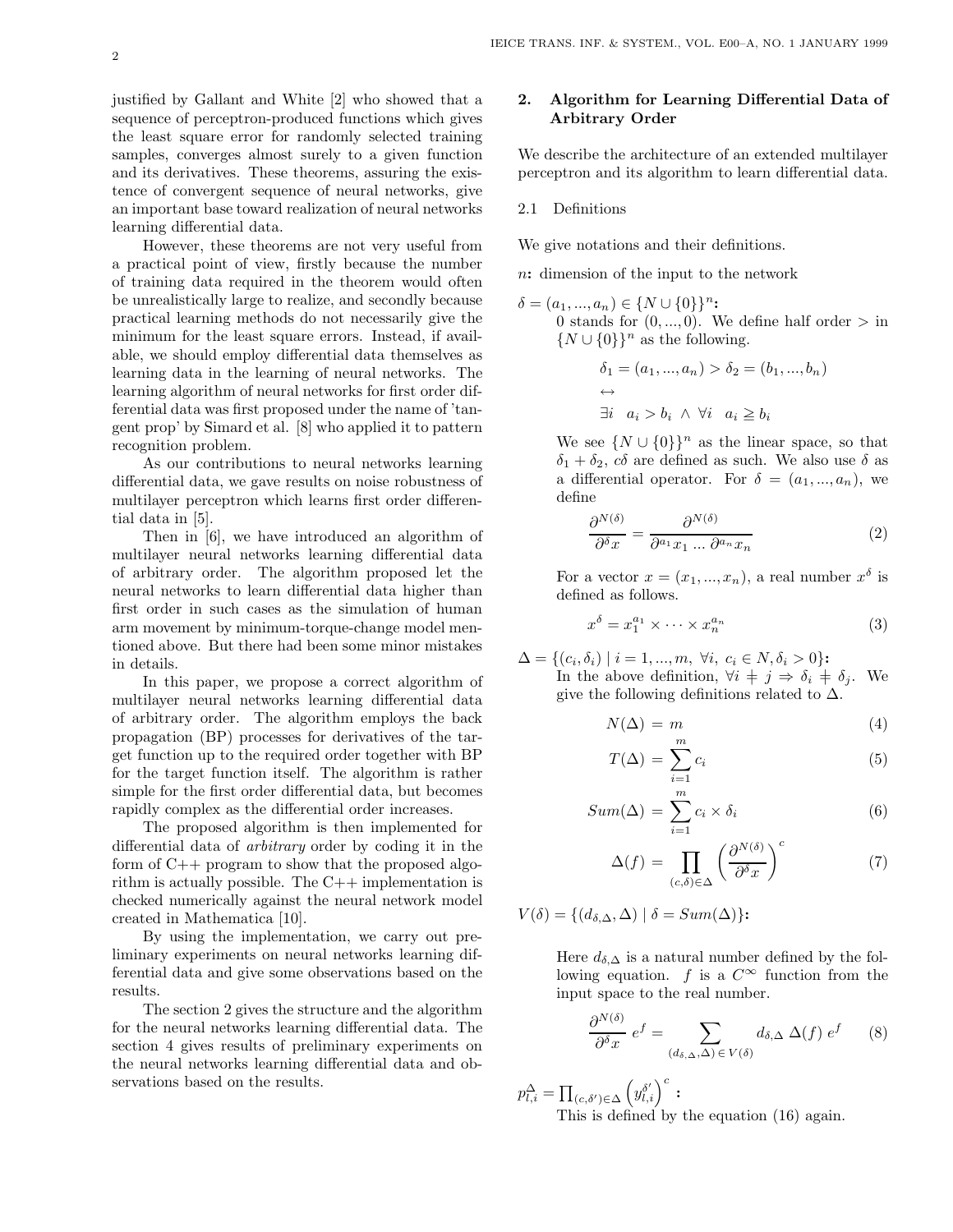#### 2.2 Framework of the problem

In this section, we will give the framework of the problem. n-dimensional input space, m-dimensional output space  $^{\dagger}$  and a  $C^{l}$  map from the input space to the output space are given. There are also given several points in the input space and the values of the map itself and differentials †† of the map with respect to those points. Kinds of values given can vary for each point. The values can include some error or noise.

The problem is to find a neural network that approximates the given mapping under these conditions. We usually fix the network structure and make the network learn the internal values such as weights and thresholds from the given values.

#### 2.3 Network Structure

Figure 1 shows the network structure that we propose to learn the higher order differential data. This network has extended parts in addition to a simple multilayer perceptron. Extended parts are used for propagating and back propagating differential data. This structure is an extension of Jacobian network that was used for tangent prop in [8]. On the left-hand side of figure 1 there are the units in the multilayer perceptron part, which we call the value net. There is corresponding  $\delta$ net for each differential operator  $\delta$ . Figure 1 shows one of those  $\delta$  nets on the right side.

δ net has  $x^{\delta}$ ,  $y^{\delta}$ , and  $σ^{(m)}$  units for each  $x^0 = x$ unit in the value net.  $\sigma^{(m)}$  unit has input from the value net, which figure 1 does not show. Connection weights  $w_{i,j}$  are same in the value net and  $\delta$  nets.

We use the same symbol of the unit for denoting the output of the unit. The input to the unit is denoted by prefixing " $net \triangleright$ " to the symbol of the unit. For example, the output of  $x_{l,i}^{\delta}$  of *i*-th unit in *l*-th layer of  $\delta$ -net is  $x_{l,i}^{\delta}$  and the input to the unit is  $net \triangleright x_{l,i}^{\delta}$ .

The output of  $x_{l,i}^{\delta}$  unit in the  $\delta$  net is the  $\delta$  differential of the corresponding unit in the value net by the input to the network. The next equation shows the relationship, where  $x_I$  is the input vector to the value net.

$$
x_{l,i}^{\delta} = \frac{\partial^{N(\delta)} x_{l,i}^0}{\partial^{\delta} x_l} \tag{9}
$$

The network structure is devised so as to realize the chain rule of the  $\delta$  differentials by the input vector. Therefore the outputs of units in the output layer of the  $\delta$  net are the  $\delta$  differentials of the corresponding units in output layer of the value net by the input vector.



**Fig. 1** Network structure for learning differential data: On the left-hand side of figure there are the units in the multilayer perceptron part, which we call the value net. There is corresponding  $\delta$  net for each differential operator  $\delta$ . This figure shows one of those  $\delta$  nets on the right side.  $\delta$  net has  $x^{\delta}$ ,  $y^{\delta}$ , and  $\sigma^{(m)}$ units for each  $x^0 = x$  unit in the value net.  $\sigma^{(m)}$  unit has input from  $y_{l,i}^0$  units of the value net, which figure 1 does not show. Connection weights  $w_{i,j}$  are same in the value net and  $\delta$  nets.

We use the symbol  $\epsilon$  for what is propagated backward through the network. The value of what is propagated backward to the unit is denoted by prefixing " $\epsilon \triangleright$ " to the symbol of the unit. For example, what is propagated backward to  $x_{l,i}^{\delta}$  of *i*-th unit in *l*-th layer of δ-net is  $\epsilon \triangleright x_{l,i}^{\delta}$ .

We sometimes omit the layer in denoting weights  $w_{i,j}$  and thresholds  $b_i$ . To be correct these should be  $w_{\{l,i\},\{l-1,j\}}$  and  $b_{\{l,i\}}$ .

#### 2.4 Learning Data

This section describes the learning data for the network.

The directions of differentiation for the learning data need not be along axes. But we will limit to the cases of differentiation along axes, since the general cases need inessential and detailed explanation. The learning data is several sets of input and output, which called patterns.

The input part of the learning data for the network has the form of  $I = (I^0, ..., I^{\delta}, ...)$ . I<sup>0</sup> is the coordinate of the observation point and this is the same as in ordinary back propagation.  $I^0$  is a vector of the same dimension as of the input space of the value net.

 $I^{\delta}$ , the input to the  $\delta$  net is also a vector of the same dimension as of the input space of the value net. In cases of  $N(\delta) = 1$ , the input vector is  $\delta$  itself, which is a vector something like  $(0, \ldots, 0, 1, 0, \ldots, 0)$ . In other cases (i.e.  $N(\delta) > 1$ ), the input vector is 0, the zero vector.

These are derived by thinking that the input to the  $\delta$  net is a special case of equation (9). The input to  $\delta$  net is  $\delta$  differential of the input to the correspond-

*<sup>†</sup>* Without any loss of generality, we assume onedimensional input space in the following treatment.

*<sup>††</sup>*The differentials are not necessarily along the axes.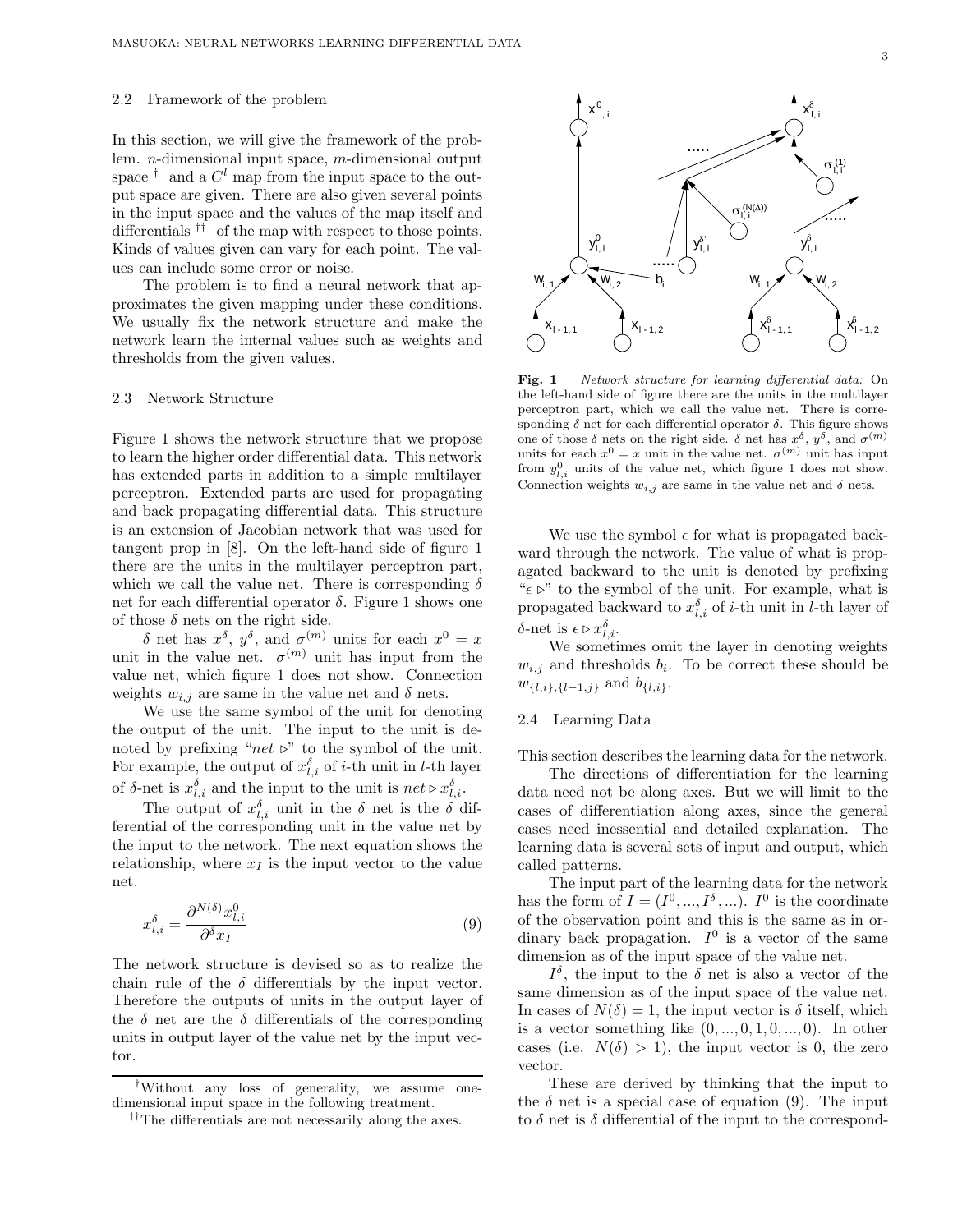ing unit of the value net. In cases of  $N(\delta) = 1$ , the input vector is  $\delta$  itself since  $\partial x_{0,i}^0 / \partial x_{0,i}^0 = 1$  and since  $\partial x_{0,i}^0/\partial x_{0,j}^0 = 0$  if  $i \neq j$ . In cases of  $N(\delta) > 1$ , the input vector is 0 since  $\partial x_{0,i}^0/\partial x_{0,j}^0 \partial x_{0,k}^0 = 0$  for the any combination of  $\{i, j, k\}.$ 

The output part of the learning data for the network has the form of  $O = (O^0, ..., O^{\delta}, ...)$ . All the elements of the output are the element of the output space or "\*".  $O^{\delta} = *$  means that there is no differential data for  $\delta$  and that there will be no back propagation for  $\delta$ .

#### 2.5 Forward Propagation

First we will give the algorithm for forward propagation. We will show how the input  $I = (I^0, ..., I^{\delta}, ...)$ will be propagated forward through the network.

l stands for the layer in which the unit belongs. It is not essential that there exists a layer structure in the network. Here we assume the layer structure for the ease of explanation. The same algorithm applies for the networks without the layer structure.

#### 2.5.1 Unit in the Value Net (FP)

Here we put  $y_{l,i}^0 = net \triangleright y_{l,i}^0 = net \triangleright x_{l,i}^0$ . The value net does not have any  $y^0$  unit as in  $\delta$  net, but we assume the above because of uniformity of the descriptions between the value net and the  $\delta$  net.

The algorithm for the forward propagation for the unit in the value net is as follows.  $\sigma$  here is the squashing function for the unit. In this paper we use the same  $\sigma$  for every unit, but the same algorithm applies for the cases where units have different squashing functions.

$$
net \triangleright x_{l,i}^{0} = y_{l,i}^{0} = net \triangleright y_{l,i}^{0}
$$

$$
= b_{i} + \sum_{j \in P(i)} w_{ij} x_{l-1,j} \tag{10}
$$

$$
x_{l,i}^0 = x_{l,i} = \sigma(net \triangleright x_{l,i}^0) = \sigma(y_{l,i}^0)
$$
 (11)

#### 2.5.2 Unit in the  $\delta$  Net (FP)

The input and output to the  $\sigma_{l,i}^{(m)}$  unit are given by the following equations.  $\sigma^{(m)}$  here is the m-th derivative of the function  $\sigma$ . Note that a  $\sigma_{l,i}^{(m)}$  unit has  $y_{l,i}^0$  for its input as a  $\sigma$  unit.

$$
net \triangleright \sigma_{l,i}^{(m)} = y_{l,i}^0 \tag{12}
$$

$$
\sigma_{l,i}^{(m)} = \sigma^{(m)}(y_{l,i}^0)
$$
\n(13)

The input and output for  $y_{l,i}^{\delta}$  unit are the same and given by the following equations.

$$
y_{l,i}^{\delta} = net \triangleright y_{l,i}^{\delta} = \sum_{j} w_{i,j} x_{l-1,j}^{\delta}
$$
 (14)

The input and output of  $x_{l,i}^{\delta}$  unit are the same and given by the following equations. Units of this kind are Sigma-Pi units described in [7].

$$
x_{l,i}^{\delta} = net \triangleright x_{l,i}^{\delta} = \frac{\partial^{N(\delta)}}{\partial^{\delta} x}(x_{l,i}^{0})
$$
  
= 
$$
\sum_{(d_{\delta,\Delta},\Delta) \in V(\delta)} d_{\delta,\Delta} \left\{ \sigma_{l,i}^{(T(\Delta))} \prod_{(c,\delta') \in \Delta} \left( y_{l,i}^{\delta'} \right)^{c} \right\}
$$
(15)

The product about  $\Delta$  will be kept as  $p_{l,i}^{\Delta}$ .

$$
p_{l,i}^{\Delta} = \prod_{(c,\delta') \in \Delta} \left( y_{l,i}^{\delta'} \right)^c \tag{16}
$$

This is not essential for the algorithm, but it affects the efficiency of the implementation of the algorithm.

#### proof of the last equation in (15)

If we set  $f(x_I) = y_{i,i}^0$  where  $y_{i,i}^0$  is being seen as a function of  $x_I$ , then  $\Delta(f)$  equals to the  $\Pi$  product in equation (15), which is  $p_{l,i}^{\Delta}$ . Since  $x_{l,i}^0 = \sigma(y_{l,i}^0) = \sigma(f(x_I)),$ essentially the same mechanism applies to both equations (15) and (8) by the correspondence of the  $\sigma$  function in  $(15)$  to the exponential function e in  $(8)$ . Therefore  $d_{\delta,\Delta}$  in equation (15) is exactly the same as the one in equation  $(8)$ .

#### 2.6 Error Function

We define the error function by the following equation.

$$
E = \sum_{\delta \ge 0} \alpha^{\delta} E^{\delta} \tag{17}
$$

Here  $\alpha^{\delta}$  is a learning constant corresponding to  $\delta$ . For the set of patterns  $(I_p, O_p)$  where  $p = I^0$ ,  $E^{\delta}$ is calculated as follows. First each  $I_p$  is fed into the network, and propagated forward through the network. Then using the output of network and the given output  $O_p$  that is sometimes called teacher signal,  $E^{\delta}$  is given by the following equation. †

$$
E^{\delta} = \frac{1}{2} \sum_{p} \left( O_p^{\delta} - x_p^{\delta} \right)^2 \tag{18}
$$

Usual back propagation algorithm does not include the learning constant in the energy, but the constant is used to scale the update values for weights [7]. Our algorithm includes the learning constants in the energy. This is because each  $\delta$  has an individual learning constant. If we take the former way †† , update values for

*<sup>†</sup>* Only the subscript for the pattern is given for x in order to avoid too complex equations.

*<sup>††</sup>*That is to scale the update values by learning constants.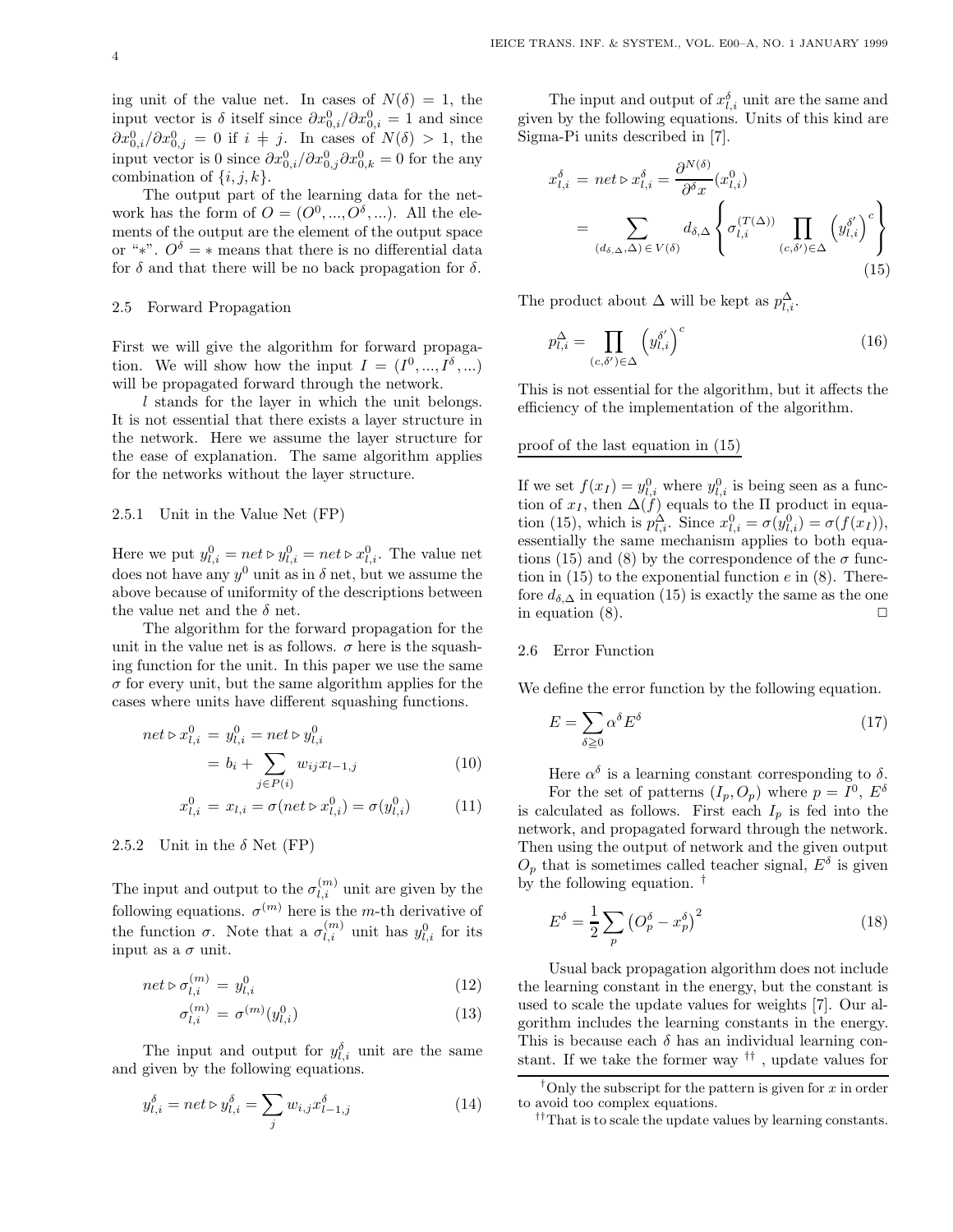each  $\delta$  have to be managed and more memory space is necessary. It is unpractical for the higher order differentials. So the following algorithm is designed to include the learning constants before the  $\epsilon$ 's are given to the units in output layer.

#### 2.7 Back Propagation

Using E defined in section 2.6,  $w_{i,j}$  is updated as follows.

$$
\Delta w_{i,j} = -\frac{\partial E}{\partial w_{i,j}}\tag{19}
$$

First we are going to show the back propagation algorithm of  $\epsilon$  for each type of units. Then we will show the update rules for the weights and thresholds. In the following equations, we assume the case of one pattern and omit the subscript of the pattern.

 $\epsilon$ 's which are propagated backward through the network correspond to what are propagated in ordinary back propagation. That is "the differential of the error function with respect to the input to the unit." We denote that value by  $\epsilon \triangleright u$  for the unit u. Therefore the definition of  $\epsilon \triangleright u$  is given by the following equation for the error function E.

$$
\epsilon \triangleright u = -\frac{\partial E}{\partial net \triangleright u} \tag{20}
$$

The following sections give the back propagation algorithms for the types of units. This algorithm is for a set of one pattern  $(I_p, O_p)$ , but it is easily extendable to the case of sets of multiple patterns by summation. It is assumed that the input  $I_p$  is fed to the network, and forward propagated through the network.

#### 2.7.1 Units in the output layer (BP)

 $\epsilon$ 's for the units  $x^{\delta}$ 's in the output layer  $^{\dagger}$  are given as follows. (In the following equations subscripts for the layer and the unit are omitted to avoid too complex equations.)

First  $\epsilon \triangleright x^0$ , which is  $\epsilon$  for the units in the output layer of value net, is given by the following equation.

$$
\epsilon \triangleright x^0 = -\frac{\partial E}{\partial net \triangleright x^0}
$$
  
=  $\alpha^0 \left( O_p^0 - x_p^0 \right) \sigma^{(1)}(net)$  (21)

In cases of  $\delta > 0$ , it is given by the following equation.

$$
\epsilon \triangleright x^{\delta} = -\frac{\partial E}{\partial net \triangleright x^{\delta}} = \alpha^{\delta} \left( O_p^{\delta} - x_p^{\delta} \right) \tag{22}
$$

*†* If the network does not have the layer structure, the output layer is the set of units whose outputs are interpreted as parts of the output of the network. For the  $\delta$  net, only  $x^{\delta}$  units are included.  $y^{\delta}$  units and  $\sigma^{(m)}$  units are not included.

#### 2.7.2 Units in the Value Net (BP)

For the units in the value net other than in the output layer, the back propagation algorithm is essentially the ordinary back propagation algorithm with  $\epsilon$  of  $\sigma$  unit.

$$
\epsilon \triangleright x_{l-1,i}^0 = -\frac{\partial E}{\partial net \triangleright x_{l-1,i}^0}
$$

$$
= \sum_j \epsilon \triangleright y_{l,j}^0 \ w_{j,i} \ \sigma_{l-1,i}^{(1)} \tag{23}
$$

$$
\triangleright y_{l-1,i}^{0} = -\frac{\partial E}{\partial net \triangleright y_{l-1,i}^{0}}
$$
  
=  $\epsilon \triangleright x_{l-1,i}^{0} + \sum_{m \geq 1} \epsilon \triangleright \sigma_{l-1,i}^{(m)}$  (24)

2.7.3 Units in the  $\delta$  Net (BP)

 $\epsilon$ 

For the  $x_{l-1,j}^{\delta}$  units in  $\delta$  net other than in the output layer, the back propagation algorithm will be given by the following equation.

$$
\epsilon \triangleright x_{l-1,i}^{\delta} = -\frac{\partial E}{\partial net_{l-1,i}^{\delta}} = \sum_{j} \epsilon \triangleright y_{l,j}^{\delta} w_{j,i} \qquad (25)
$$

For the  $\sigma_{l,i}^{(m)}$  units in  $\delta$  net, the back propagation algorithm will be given by the following equation.

$$
\epsilon \triangleright \sigma_{l,i}^{(m)} = -\frac{\partial E}{\partial net \triangleright \sigma_{l,i}^{(m)}} \quad \sigma_{l,i}^{(m+1)}
$$

$$
= \sum_{\delta: N(\delta) \ge m} \epsilon \triangleright x_{l,i}^{\delta}
$$

$$
\times \left( \sum_{\Delta: T(\Delta) = m \land \text{Sum}(\Delta) = \delta} d_{\delta, \Delta} \quad p_{l,i}^{\Delta} \right)
$$

$$
\times \sigma_{l,i}^{(m+1)} \tag{26}
$$

For the  $y_{l,i}^{\delta}$  units in  $\delta$  net, the back propagation algorithm will be given by the following equation. (Note that  $\partial net_{l,i}^{\delta'} / \partial net \triangleright y_{l,i}^{\delta} = \partial x_{l,i}^{\delta'} / \partial y_{l,i}^{\delta}$ .

$$
\epsilon \triangleright y_{l,i}^{\delta} = -\frac{\partial E}{\partial net \triangleright y_{l,i}^{\delta}}
$$
  
= 
$$
\sum_{\delta': \delta' \ge \delta} \epsilon \triangleright x_{l,i}^{\delta'}
$$
  

$$
\sum_{\Delta: Sum(\Delta) = \delta' \land \exists c \ (c,\delta) \in \Delta} d_{\delta',\Delta} \sigma_{l,i}^{(T(\Delta))} c (y_{l,i}^{\delta})^{c-1}
$$
  

$$
\prod_{\langle j_{l,i}^{\delta'} \rangle} (y_{l,i}^{\delta'})^{c''}
$$
 (27)

$$
\left(\prod_{(c'',\delta'')\in(\Delta-\{(c,\delta)\})} (y_{l,i}^{\delta''})^{c''}\right) \tag{27}
$$

These algorithms summarized for  $\delta > 0$  and  $m \ge 1$ as follows.

$$
\epsilon \triangleright x_{l-1,i}^{\delta} = \sum_{j} \epsilon \triangleright y_{l,j}^{\delta} w_{j,i}
$$
 (28)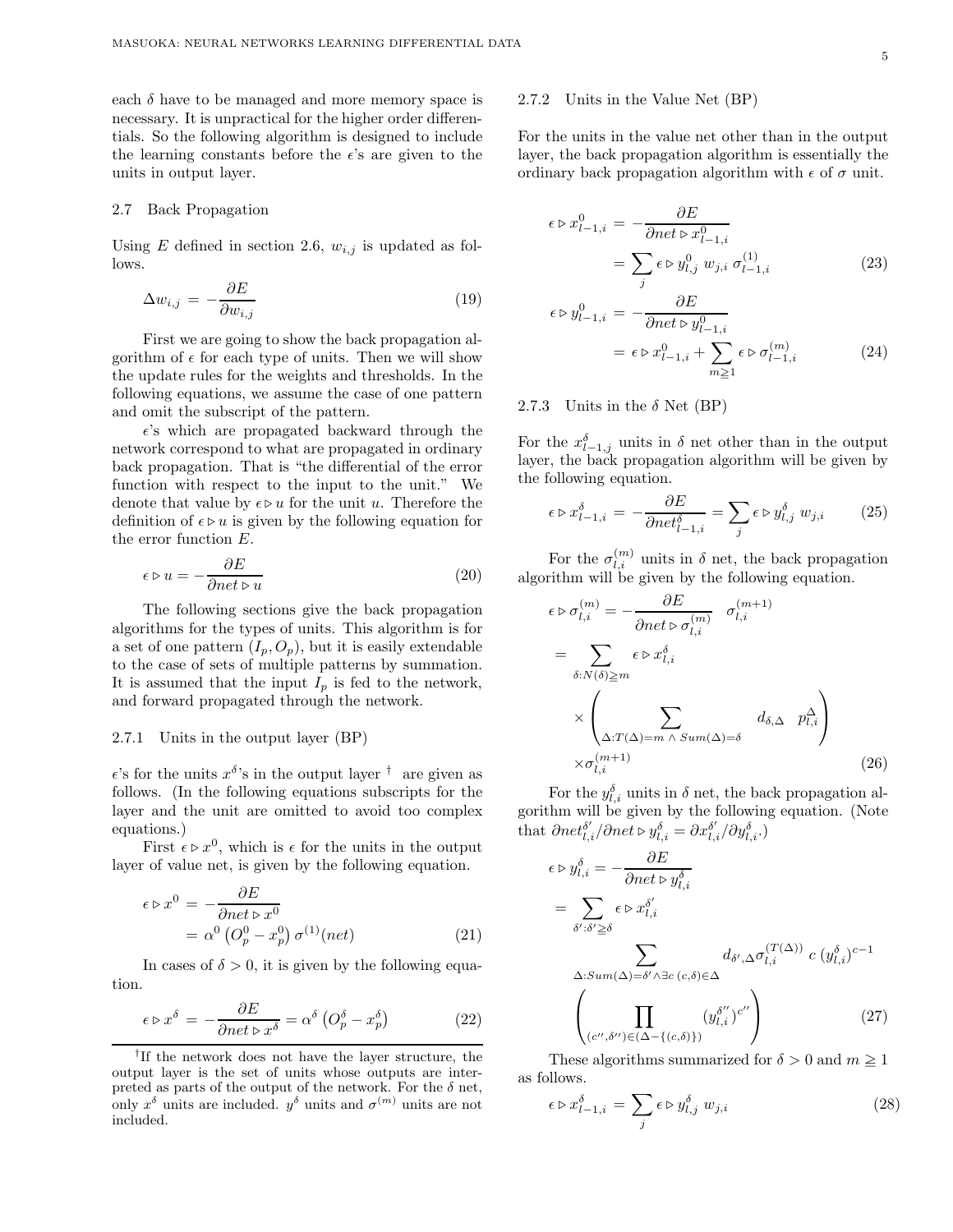$$
\epsilon \triangleright \sigma_{l,i}^{(m)} = \sum_{\delta: N(\delta) \ge m} \epsilon \triangleright x_{l,i}^{\delta}
$$

$$
\left(\sum_{\Delta: T(\Delta) = m \land \text{Sum}(\Delta) = \delta} d_{\delta, \Delta} \ p_{l,i}^{\Delta}\right)
$$

$$
\sigma_{l,i}^{(m+1)} \qquad (29)
$$

$$
\epsilon \triangleright y_{l,i}^{\delta} = \sum_{\delta': \delta' \ge \delta} \epsilon \triangleright x_{l,i}^{\delta'} \qquad (29)
$$

$$
\sum_{\Delta: \text{Sum}(\Delta) = \delta' \land \exists c} d_{\delta', \Delta} \ \sigma_{l,i}^{(T(\Delta))}
$$

$$
c \ (y_{l,i}^{\delta})^{c-1} \left( \prod_{(c'',\delta'') \in (\Delta - \{(c,\delta)\})} (y_{l,i}^{\delta''})^{c''} \right)
$$
\n(30)

2.8 Update rules for weights

In this section, we will show the update rules for weights and thresholds. The same weight shows up in the value net and in the corresponding places of the  $\delta$  net in figure 1. Therefore the update value for the weight should be the sum of update values for those corresponding weights. Using equations for  $\epsilon$  obtained in section 2.7, the update rule for the weight  $w_{i,j}$  is as follows.

$$
\Delta w_{i,j} = -\frac{\partial E}{\partial w_{i,j}} = -\sum_{\delta \ge 0} \frac{\partial E}{\partial net \triangleright y_{l,i}^{\delta}} \frac{\partial net \triangleright y_{l,i}^{\delta}}{\partial w_{i,j}}
$$

$$
= \sum_{\delta \ge 0} \epsilon \triangleright y_{l,i}^{\delta} x_{l-1,j}^{\delta}
$$
(31)

Note that weight updates due to  $\sigma^{(m)}$  units  $(m \geq 1)$ 1) are included in  $\epsilon \triangleright y_{l,i}^0$ .

Thresholds  $b_i$ 's  $\dagger$  are special kinds of weights, which appear only in the value net. Therefore the update rule for the threshold is as follows.

$$
\Delta b_i = -\frac{\partial E}{\partial b_i} = \epsilon \triangleright y_{l,i}^0 \tag{32}
$$

Note that bias updates due to  $\sigma^{(m)}$  units  $(m \geq 1)$ are also included in  $\epsilon \triangleright y_{l,i}^0$ .

In cases we use momentum (c.f. [7]) in the learning algorithm, the update rules are as follows. (Here  $\Delta w_{i,j}$ and  $\tilde{\Delta}b_i$  stand for previous update values.)

$$
\Delta w_{i,j} = \sum_{\delta \ge 0} \epsilon \triangleright y_{l,i}^{\delta} \ x_{l-1,j}^{\delta} + \beta \ \tilde{\Delta} w_{i,j} \tag{33}
$$

$$
\Delta b_i = \epsilon \triangleright y_{l,i}^0 + \beta \, \tilde{\Delta} b_i \tag{34}
$$

#### **3. Correspondence to Tangent Prop in First Order Cases**

For the first order cases, the following correspondences will establish the equivalence between tangent prop as described in [8] and the algorithm proposed here. The left hand side item of tangent prop of the arrow corresponds to the right hand side item of the algorithm proposed here.

- network  $\rightarrow$  value net
- **•**  $a_i^l \rightarrow y_{l,i}^0$ ,  $x_i^l \rightarrow x_{l,i}^0$ ,  $b_i^l \rightarrow -\frac{\partial E}{\partial x_{l,i}^0}$ ,  $y_i^l \rightarrow \epsilon \triangleright y_{l,i}^0$
- $\bullet\,$ Jacobian network $\rightarrow\delta$ net
- $\alpha_i^l \rightarrow y_{l,i}^{\delta}, \xi_i^l \rightarrow x_{l,i}^{\delta}, \beta_i^l \rightarrow \epsilon \triangleright x_{l,i}^{\delta}, \psi_i^l \rightarrow \epsilon \triangleright y_{l,i}^{\delta}$

### **4. Experiments**

In this section, we give results of preliminary experiments on this algorithm and some observations based on the results.

The algorithm proposed in section 2 is implemented for differential data of an *arbitrary* order by coding it in the form of  $C++$  program. The  $C++$  implementation is checked numerically against the neural network model created in Mathematica [10]. This C++ implementation is used to carry out the experiments described in this section.

We use the following sine function as a target function, which ranges [0.1, 0.9] for the domain of  $[0.0, 1.0].$ 

$$
f(x) = 0.4 \sin(2\pi x) + 0.5 \tag{35}
$$

We carried out three experiments to compare the proposed algorithm with the standard back propagation (BP). First we give the common settings for all three cases and then we give the individual settings for each case.

The neural network and its initial state are the same for all cases. We use a neural network with one input unit, 16 hidden units, and one output unit. The weights and biases are initialized with the values chosen randomly from the interval  $[-0.01, 0.01]$ . The momentum was set for 0.1.

Here follows individual settings.

(1) Case 1 (Up to second order with three data points):

We trained the network with the algorithm proposed in this paper up to the second order. Learning constants are 1.0, 0.01, and 0.001 for value data, first order differential data, and second order differential data, respectively. Three training data points were randomly selected from the interval  $[0, 1]$ . The neural networks are trained for the 1,000,000 learning epochs on the training data up to second order from the three training data points.

*<sup>†</sup>*Thresholds are sometimes called biases.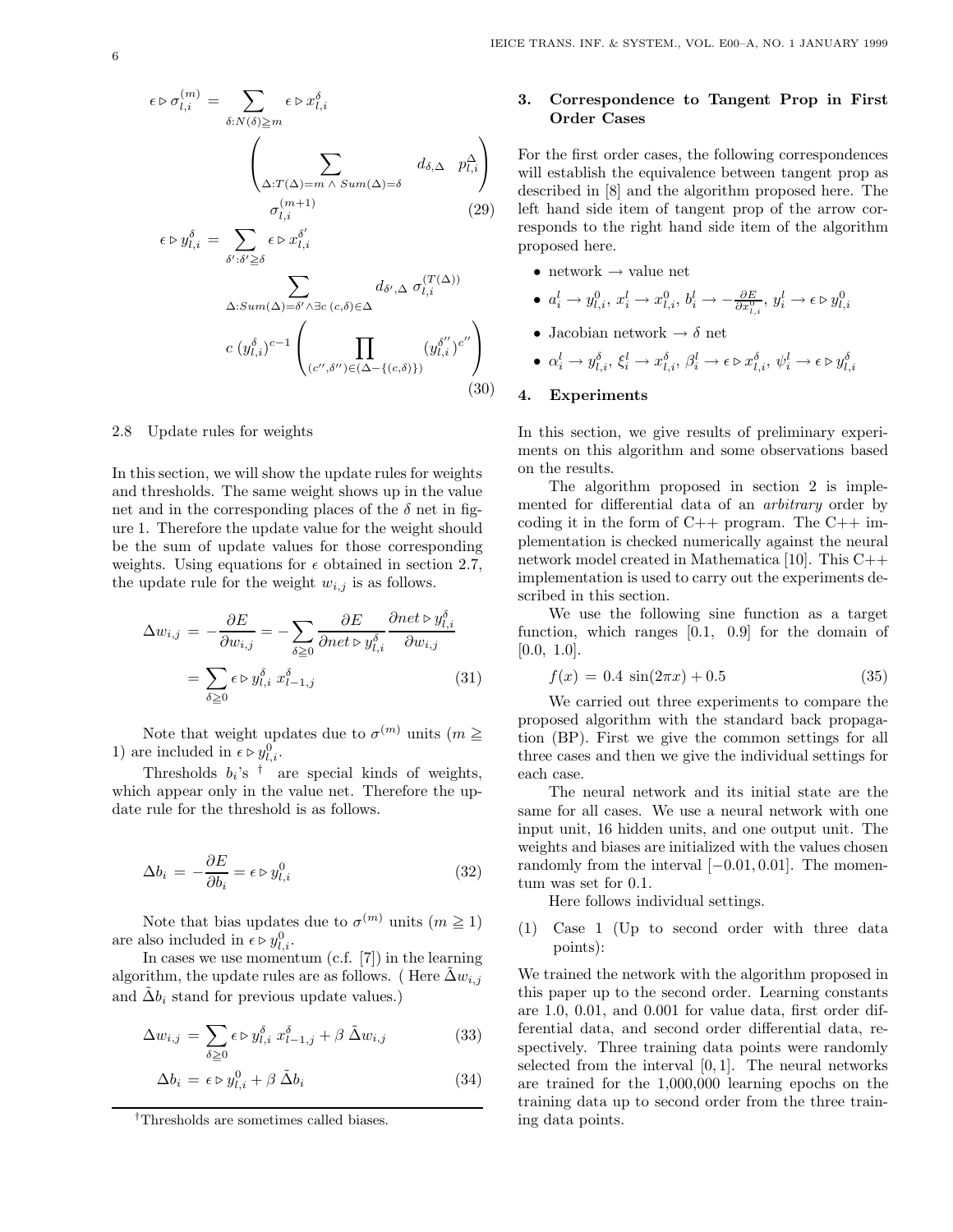#### (2) Case 2 (Standard BP with three data points):

We trained the network with the standard back propagation algorithm. Learning constants is 1.0 for value data. Three training data points are the same ones as in Case 1. The neural networks are trained for the 10,000 learning epochs on the value data from the three training data points.

#### (3) Case 3 (Standard BP with nine data points):

We trained the network with the standard back propagation algorithm. Learning constants is 1.0 for value data. Nine training data points, 0.1, 0.2, ..., 0.9, were selected uniformly from the interval [0, 1]. The neural networks are trained for the 1,000,000 learning epochs on the value data from the nine training data points.

We carry out the experiment in Case 2 to see how well the standard back propagation algorithm performs if the number of data points is the same as in Case 1.

We carry out the experiment in Case 3 to see how well the standard back propagation algorithm performs if the number of data given to the neural network is the same as in Case 1. Since there are value, first order differential, and second order differential data for each data point, there is three times more data for each data point in Case 1 than the standard back propagation cases. Therefore nine data points are selected for Case 3.

Figures 2, 3, 4, show the value, the first order, and the second order outputs of the trained neural networks for three cases. Naturally the first and the second order outputs are much closer to those of target function in Case 1 than Case 2 and Case 3 on the training data points.

Table 1 is given to see the overall performance of the trained neural networks on the interval [0, 1].  $\| \cdot \|_{2,0}$ ,  $\| \cdot \|_{2,1}$ , and  $\| \cdot \|_{2,2}$  distances on the interval [0, 1] between the target function and the trained neural network are given in the table for each case. These distances are given by the following equations where  $n(x)$  is the function defined by the neural network.

$$
||f - n||_{2,l} = \left\{ \int_0^1 \left( \frac{d^l f(x)}{dx^l} - \frac{d^l n(x)}{dx^l} \right)^2 \right\}^{1/2} (36)
$$

Figure 5 gives learning curves for all the cases. The graphs show the changes of errors for Case 1, Case 2, and Case 3 from the top respectively.

We describe several observations obtained from those experiments.

First of all, the trained neural network in Case 1 succeeded to learn to approximate all the training data up to second order on the training data points. This also supports the correctness of the proposed algorithm along with the check by Mathematica.

In the table 1, the  $\| \cdot \|_{2,0}$  distance from the target function of the neural network in Case 1 happens to be smaller than the one in Case 2. This might suggests

|                 | $\parallel$ 2.0 | $\ \ $ $\ _{2,1}$ | $\  \ _{2,2}$ |
|-----------------|-----------------|-------------------|---------------|
| $\text{Case} 1$ | 0.0731          | 0.828             | 12.4          |
| $\text{Case} 2$ | 10.171          | - 1.467           | 8.84          |
| Case 3          | 0.0448          | 0.909             | -13.6         |

**Table 1**  $\| \cdot \|_{2,0}, \| \cdot \|_{2,1}$ , and  $\| \cdot \|_{2,2}$  distances:  $\| \cdot \|_{2,0}, \| \cdot \|_{2,1}$ , and  $\|$   $\|$ <sub>2,2</sub> distances on the interval</sub> [0, 1] between the target function and the trained neural network are given for each case.

that the neural networks learning differential data can give better overall performance over the domain than the standard back propagation neural networks if the constraints on differential data are given along with the constraints on value data.

On the other hand, the  $\| \cdot \|_{2,2}$  distance from the target function of the neural network in Case 1 happens to be larger than the one in Case 2. This was quite unexpected. The reason behind it may be that learning on both value and first order differential data has affected learning on second-order differential data in Case 1.

The neural network in Case 3 performs better than the network in Case 1 in terms of the  $\| \cdot \|_{2,0}$  distance probably because its training data in Case 3 consists only of value data.

Another observation is that it took fairly large learning epochs in Case 3, which are comparable to those in Case 1. We expected to have large learning epochs for Case 1 since learning differential data will need subtle adjustments, but not for Case 3 since there is only training value data to learn. This might suggest that the number of learning epochs needed does not depend on the differential order of the data but on the size of the training data. †

For the above observations, we need to carry out analyses and further experiments to confirm them.

#### **5. Conclusion**

This paper introduced a correct algorithm for multilayer neural networks to learn differential data of arbitrary differential order. Even though the algorithm is complex, this enables to utilize knowledge given in the forms of constraints on differential data along with constraints on value data. We also gave preliminary experiment results comparing our algorithm with standard back propagation, and observations based on them.

It is still early to give general conclusions from those experiments of a small number, but the results seems to suggest the possibilities of the proposed algorithm as an adequate learning algorithm for the cases described in the introduction.

*<sup>†</sup>*The actual learning time also depends on the time needed for each epoch, which is longer for higher differential orders even if the size of training data is the same. Nevertheless it is an interesting point to consider theoretically.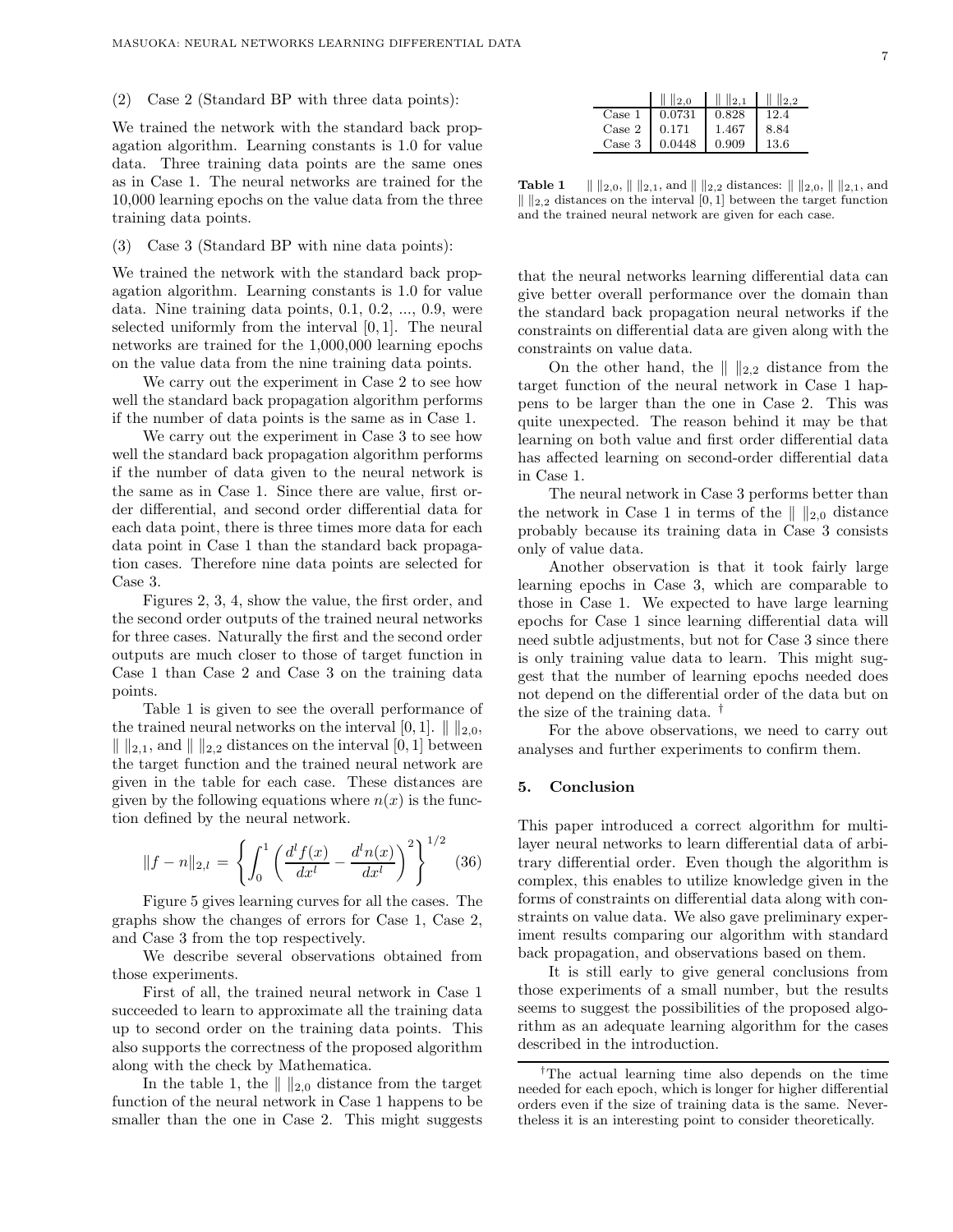

**Fig. 2** [Case 1] Outputs of the trained neural network: The graphs show the value, first order, and second order outputs of the neural network in Case 1 from the top respectively. The solid lines show the outputs of the trained neural network in Case 1 after 1,000,000 learning epochs. The dotted line is the output of the target function. The dots represent the three training data points.

Our future plans include carrying out analyses and further experiments on neural networks learning differential data to confirm the obtained observations, to identify convergence properties, and to establish utilities of the proposed algorithm.



Fig. 3 [Case 2] *Outputs of the trained neural network*: The graphs show the value, first order, and second order outputs of the neural network in Case 2 from the top respectively. The solid lines show the outputs of the trained neural network in Case 2 after 10,000 learning epochs. The dotted line is the output of the target function. The dots represent the three training data points.

- [1] K. Funahashi, On the approximate realization of continuous mappings by neural networks, Neural Networks, vol. 2, pp.183-192, 1989
- [2] A. R. Gallant, and H. White, On learning the derivatives of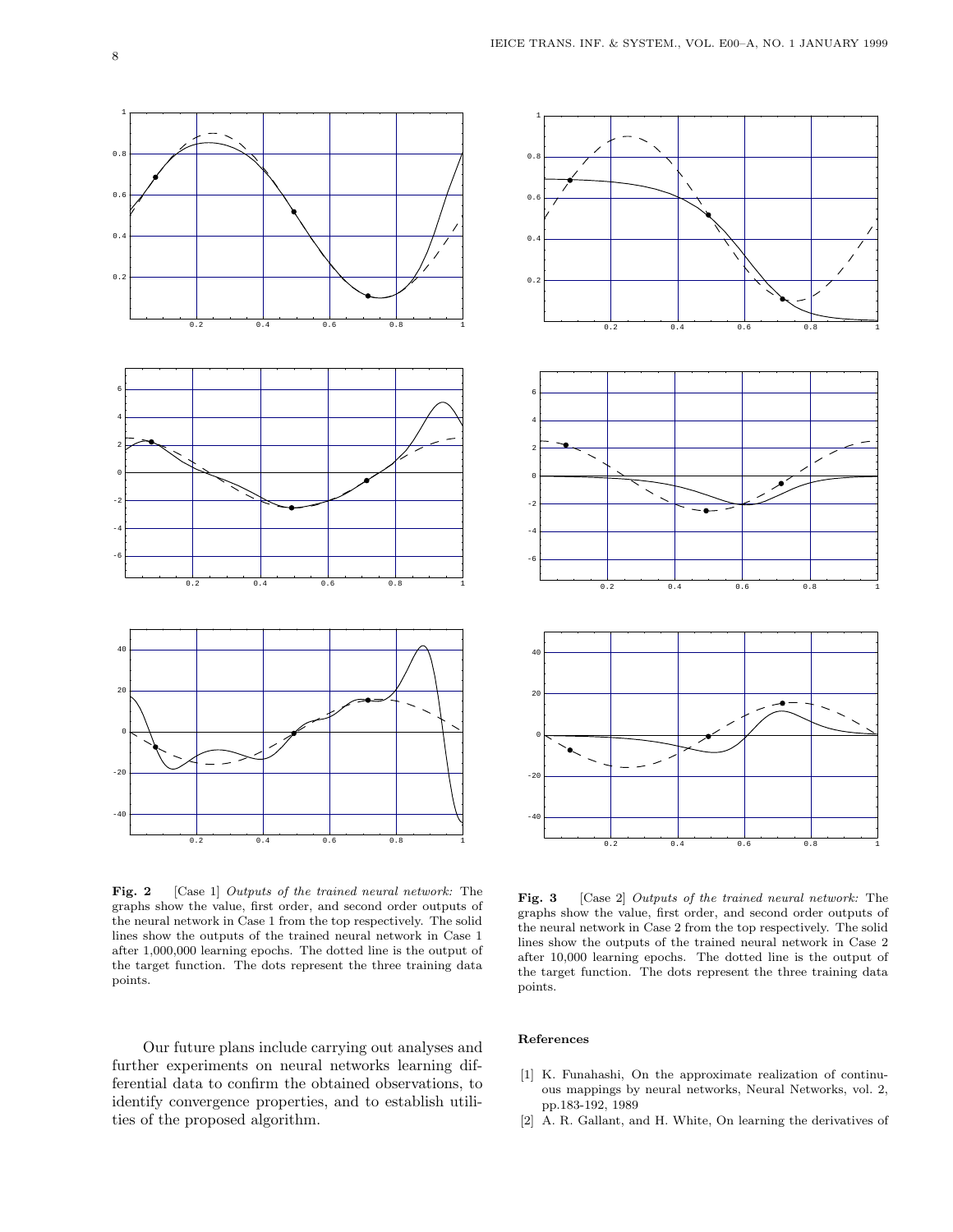

Fig. 4 [Case 3] *Outputs of the trained neural network*: The graphs show the value, first order, and second order outputs of the neural network in Case 3 from the top respectively. The solid lines show the outputs of the trained neural network in Case 3 after 1,000,000 learning epochs. The dotted line is the output of the target function. The dots represent the nine training data points.

an unknown mapping with multilayer feedforward networks, Neural Networks, vol.5, pp.129-138, 1992

[3] K. Hornik, M. Stinchcombe, and H. White, Universal approximation of an unknown mapping and its derivatives using multilayer feedforward networks, Neural Networks, vol.3, pp.551-560, 1990



Fig. 5 Learning curves: The graphs show the changes of errors for Case 1, Case 2, and Case 3 from the top respectively. The axes of the graphs have logarithmic scaling. "Total", "Error 0", "Error  $1$ ", and "Error  $2$ " stand for  $E$  in equation 17, value, first order, and second order errors ( $E^{\delta}$ s in equation 18) respectively. For Cases 2 and 3, "Total" and "Error0" are the same because the learning constant for the cases is 1.0. Note that Case 1 and Case 3 have the learning epochs of 1,00,000 while Case 2 has learning epochs of 10,000.

- [4] Y. Maeda, M. Kawato, Y. Uno, and R. Suzuki, Trajectory formation for human multi-joint arm by a cascade neural network model, IEICE Technical Report, vol. MBE 88-169, pp. 79 - 84, 1989 (In Japanese)
- [5] R. Masuoka, Noise robustness of EBNN learning, Proc. of 1993 International Joint Conference on Neural Networks, IEEE, vol.2, pp.1665-1668, 1993